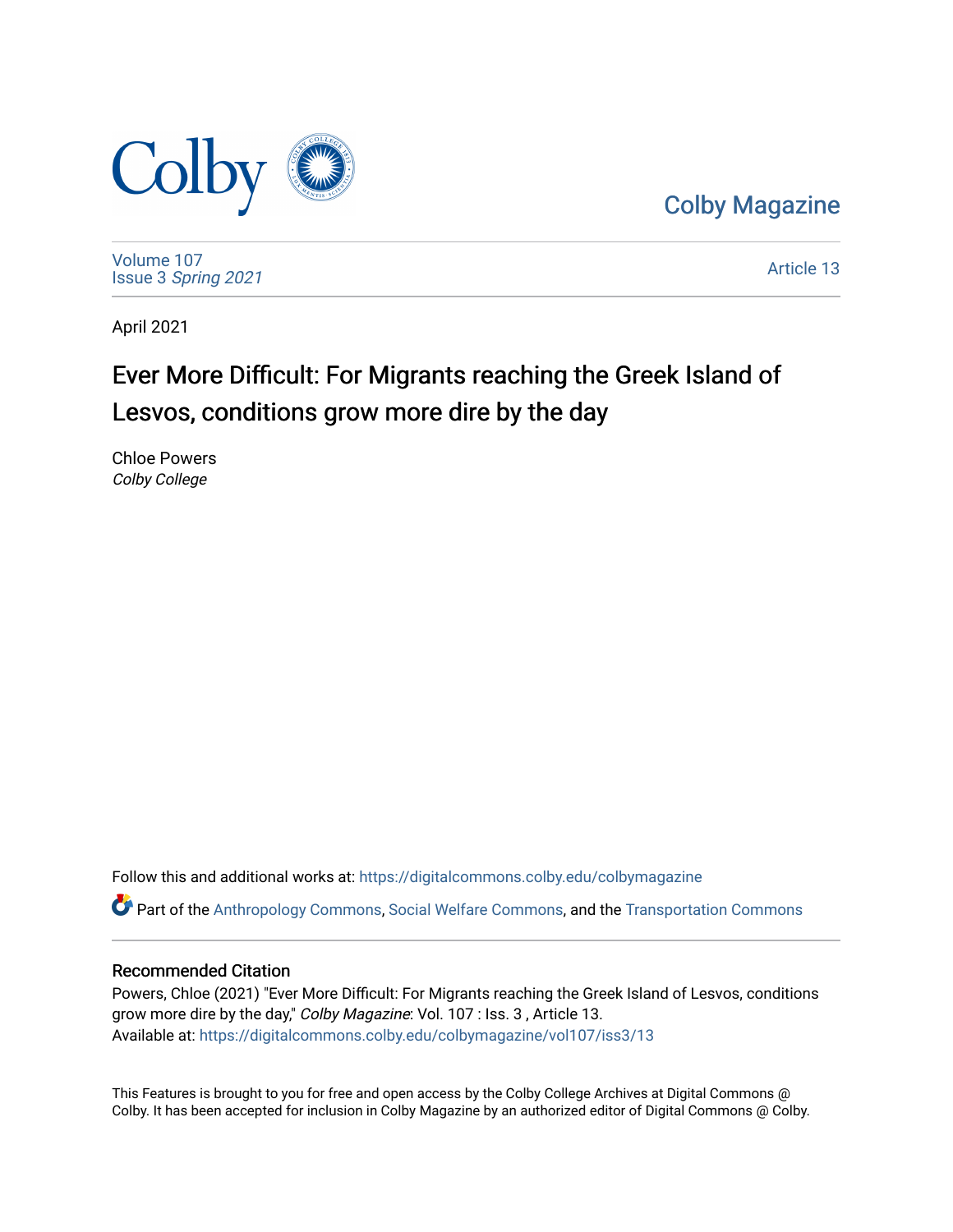## Ever More Difficult

For migrants reaching the Greek island of Lesvos, conditions grow more dire by the day

By Chloé Powers '19

Chloé Powers '19 is the coordinator of Moms2Moms, a grassroots project providing housing to single mothers seeking asylum, and she's involved in several other migrant solidarity initiatives, including search and rescue efforts, LGBTIQ+ migrant solidarity, and local mutual-aid projects. With the images she has taken, Powers shares her experiences from the Greek island of Lesvos.

The people have not stopped coming.

Since the beginning of the "European Migration Crisis" in 2014-15, millions of people seeking safety and freedom have risked their lives crossing the Aegean Sea from Turkey to the Greek island of Lesvos. In the early days, people were able to move relatively freely from here to their destinations in Europe. This changed after the passing of the European Union (EU)-Turkey Deal of 2016. This agreement established Lesvos and Moria Refugee Camp as a "hotspot" for managing migration flows, leaving people stranded for months, if not years, while they wait for the results of their asylum applications. Ever since, Lesvos has continued to exist as a central node for migrant mobilities into Europe and as a focal point for global migration struggles.

In the last year, the situation has grown from bad to worse, with rampant overcrowding, crumbling infrastructure, and increased hostility and violence toward migrants and those in solidarity with them at the hands of state and fascist groups. Deliberate systemic neglect and the deterioration of conditions in the camp to inhumane levels, as well as attacks on migrant boats by the Greek Coast Guard, have been justified as policies of "deterrence" to try to dissuade migrants from making the journey here.

And yet, the people are still coming.

Those already on the island continue to advocate for their own rights and demand positive change. While many of the NGOs formerly present have left, self-organized initiatives within the camp by migrants and others who support them, along with transnational solidarity projects, continue to fight for freedom, dignity, and respect for all.

After a landing, abandoned life jackets and inner tubes slowly drift back out to sea. Many are left behind in the moments when the people on the boats realize they are reaching Greek shores. A sign of the migrants' relief that the dangers of the crossing are now behind them, the items are tossed from the boat several meters out from the beach. Others are discarded on the beaches, and then slowly are pulled back out by the tide. In late 2019 and early 2020, the number of migrants reaching the shores of Lesvos skyrocketed, increasing, for the first time, to levels similar to those in the early years of the crisis, when thousands made their way across the Aegean Sea. In March 2020, amid tense international negotiations over the

terms of the EU-Turkey deal, Turkey announced that it would no longer try to prevent migrants from crossing into Greece. This led to heavy clashes at the borders, as migrants streamed to the land and sea borders, and the Greek Coast Guard scrambled to try to push them back. In response, Greece effectively shut down the registration of new arrivals for a month. As applying for asylum was no longer possible, this criminalized all of those arriving in the hopes of seeking asylum. Their crime: being an illegal migrant. This was coupled with attacks on migrant boats at sea and harassment by both fascist groups and the police of search and rescue teams. The sea off the northern coast of Lesvos was declared a militarized zone, and all search and rescue efforts were suspended.

For those living in Moria Camp, the main state-run refugee camp on Lesvos, the situation has become unbearable. More than 22,000 people currently live semi-permanently in what was originally a transit camp for 3,000. The geographic space it occupies has expanded drastically in the last months and years, now stretching into the olive groves to the east and west of the formal camp. Now, with the COVID-19 pandemic, the camp has in essence been transformed into a closed detention center, where those living there cannot leave and are therefore completely dependent on the crumbling and insufficient infrastructure of the camp. The Greek- and camp-based medical infrastructure is unequipped to deal with a COVID-19 outbreak in

COLBY

Vol. 107 Issue 3

Vol. 107 Issue 3